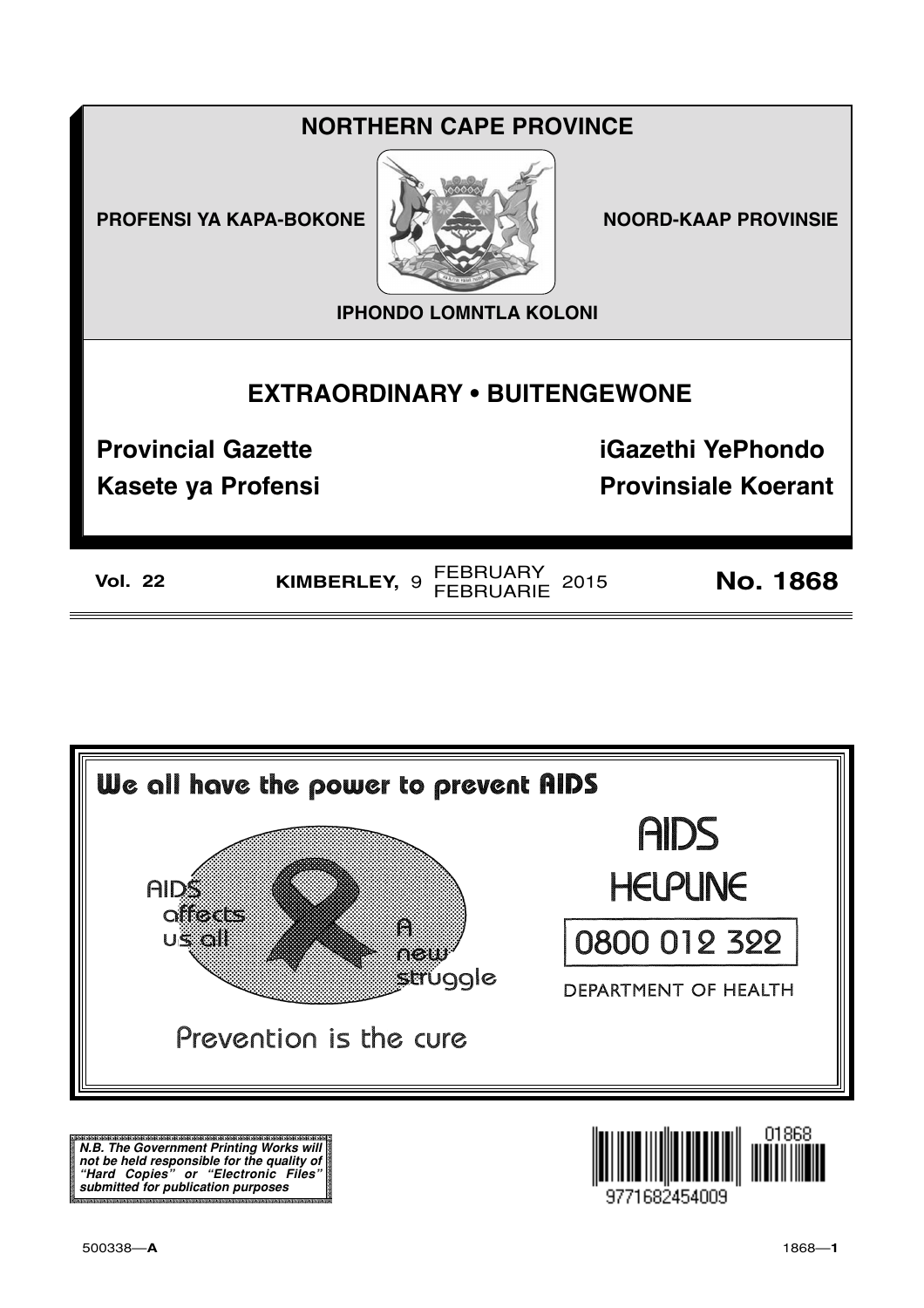### **IMPORTANT NOTICE**

**The Government Printing Works will not be held responsible for faxed documents not received due to errors on the fax machine or faxes received which are unclear or incomplete. Please be advised that an "OK" slip, received from a fax machine, will not be accepted as proof that documents were received by the GPW for printing. If documents are faxed to the GPW it will be the sender's responsibility to phone and confirm that the documents were received in good order.**

**Furthermore the Government Printing Works will also not be held responsible for cancellations and amendments which have not been done on original documents received from clients.**

## **CONTENTS • INHOUD**

| No. |                         | Page<br>No. | Gazette<br>No. |
|-----|-------------------------|-------------|----------------|
|     | <b>PREMIER'S NOTICE</b> |             |                |
|     |                         |             | 868            |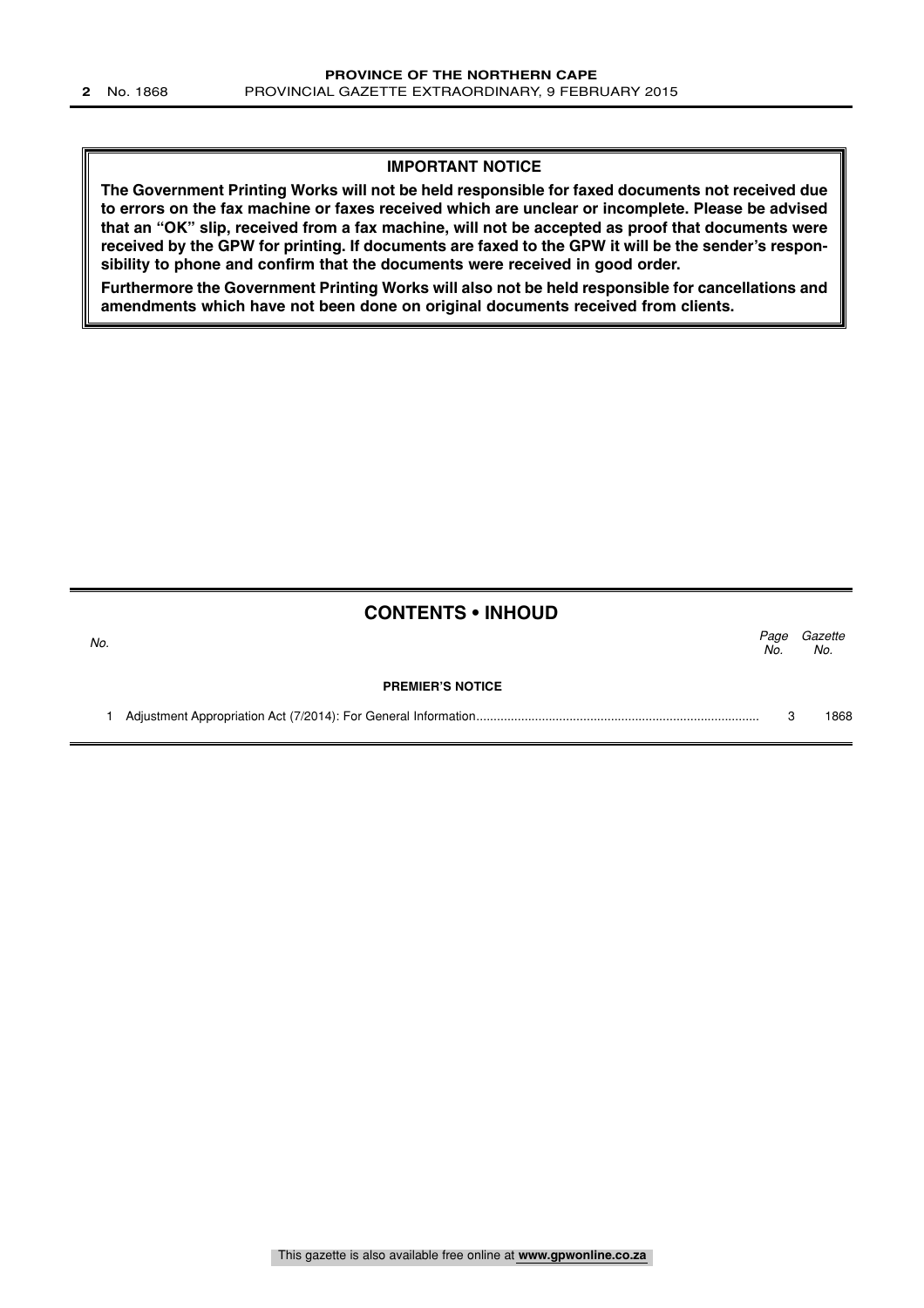## **PREMIER'S NOTICE**

## **No. 1 9 February 2015**

## OFFICE OF THE PREMIER

It is hereby notified that the Premier has assented to the following Act which is hereby published for general information.

No. 7 of 2014: Northern Cape Adjustment Appropriation Act, 2014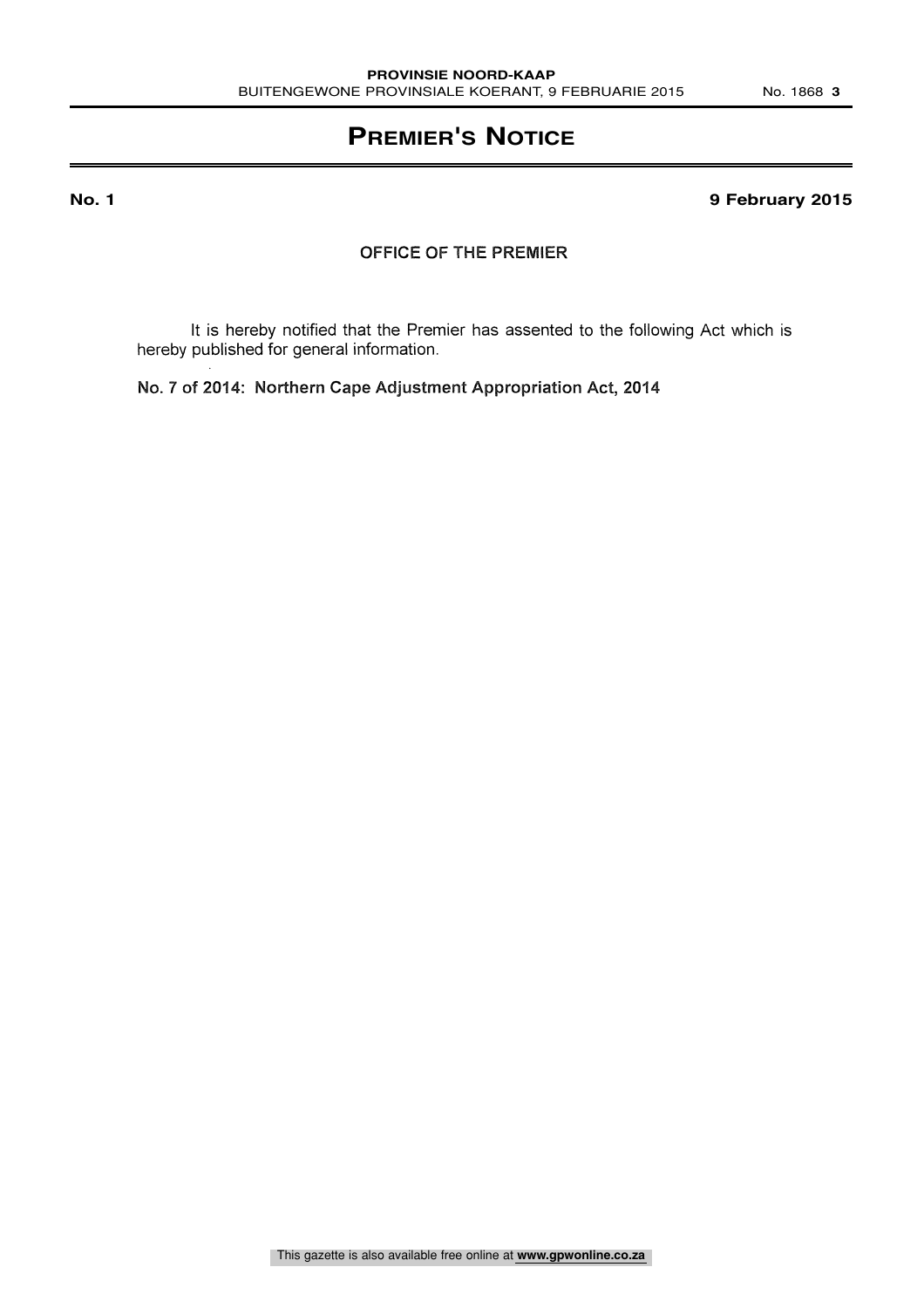me English  $\mathbf{m}$ text of this Act has been assented **to** by me on 28 <u>January</u> 2015 -1PFIVILLE -1PFIVILLE -1PFIVILLE -1PFIVILLE 

## **NORTHERN CAPE PROVINCE**

## **NORTHERN CAPE**

# ADJUSTMENT APPROPRIATION ACT, 2014 (Act No.7 OF 2014)

| Curtified correct as passed by the   |  |
|--------------------------------------|--|
| Northern Cape Provincial Legislature |  |
|                                      |  |
|                                      |  |
| Societary to HID Legislature         |  |
|                                      |  |

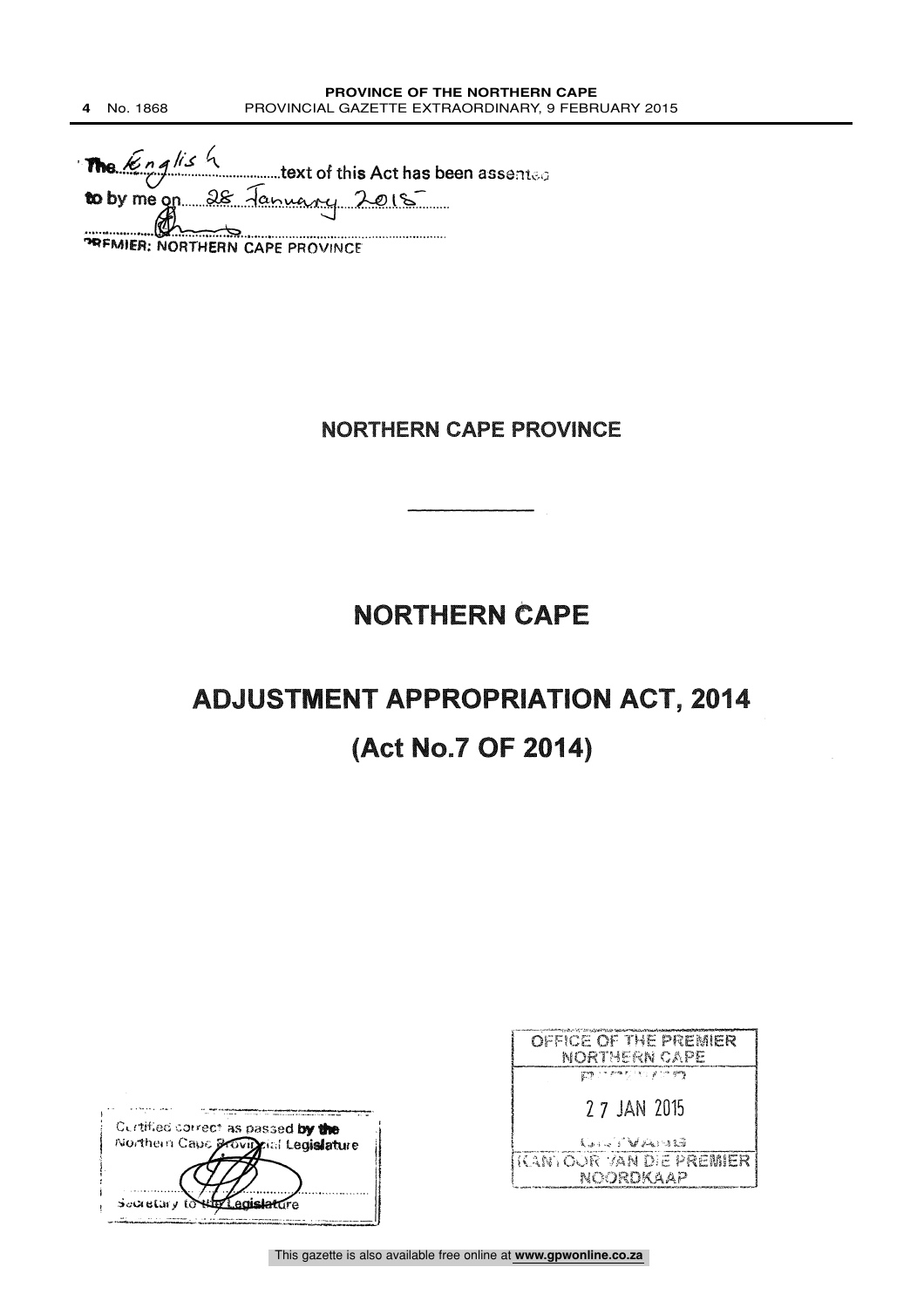Act No 07.2014 NORTHERN CAPE ADJUSTMENT APPROPRIATION ACT, 2014

## ACT

To effect adjustments to the appropriation of money from the Northern Cape Provincial Revenue Fund for the requirements of the Northern Cape Province in respect of the financial year ending 31 March 2015;and to provide for matters incidental thereto.

### PREAMBLE

WHEREAS section 226(2) of the Constitution of the Republic of South Africa, 1996 provides that money may be withdrawn from the Provincial Revenue Fund only in terms of an appropriation by a provincial Act;

WHEREASthe Northern Cape Appropriation Act, 2014(Act No 2 of 2014),provides for the appropriation of money from the Provincial Revenue Fund to provide for the requirements of the Northern Cape Province in respect of the financial year ending 31 March 2015;

AND WHEREAS section 31 of the Public Financial Management Act provides for adjustments to be effected to the amounts of money appropriated in the Provincial Appropriation Act,

BE IT THEREFORE ENACTED by the Northern Cape Provincial Legislature, as follows:-

### Definitions and interpretation

 $\sim$  10  $\mu$ 

1. In this Act, unless the context indicates otherwise, any word or expression to which a meaning has been assigned in the Northern Cape Appropriation Act, 2014(Act No, 2 of2014), or the Public Finance Management Act, has the meaning assigned to it in those Acts, and  $-$ 

"current payments" means any payments made by a provincial department in respect of the operational requirements of that department, and includes, amongst others, payments for the compensation of employees, goods and services, interest, rental of immovable property and financial transactions relating to assets and liabilities, but exclude transfers and subsidies, and payments for capital assets;

"transfers and subsidies" means any payments made by a provincial department to another organ of state or any other person in respect of which the provincial department does not receive anything of similar value directly in return;

"payments for capital assets" means any payments made by a provincial department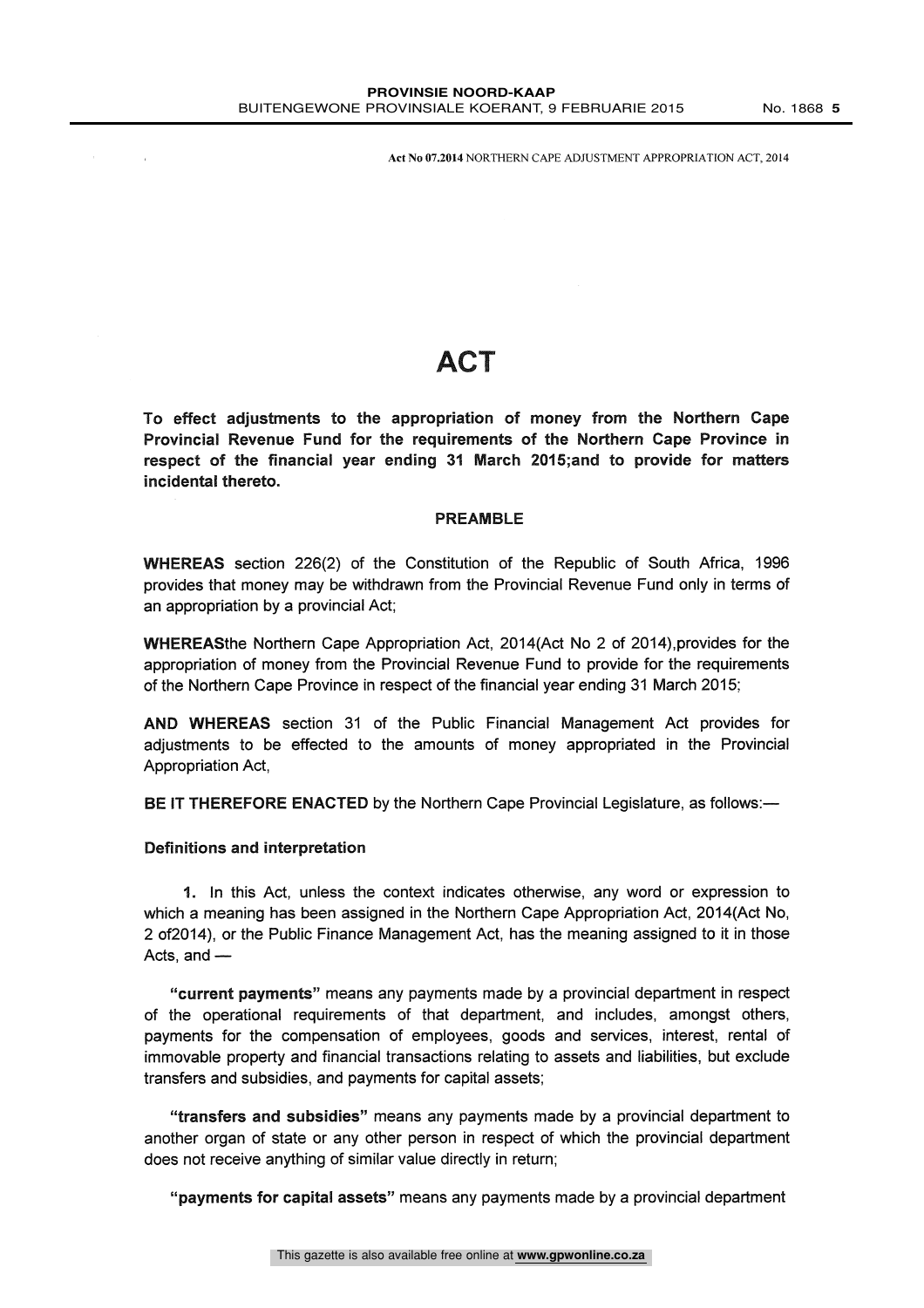Act No 07.2014 NORTHERN CAPE ADJUSTMENT APPROPRIATION ACT, 2014

- (a) for assets that can be used continuously or repeatedly in production for more than one year, and from which future economic benefits or service potential is expected to flow directly to the provincial department making the payment; and
- (b) that must be classified as or deemed to be payments for capital assets in accordance with the "Reference Guide to the new Economic Format" (November 2003, Version 2) and the "Asset Management Framework" (April 2004, Version 3.3), issued by the National Treasury under section 76 of the Public Finance Management Act;

"Public Finance Management Act" means the Public Finance Management Act, 1999 (Act No. 1 of 1999).

## Appropriation of adjusted amounts of money for the requirements of the Northern Cape Province

2. (1) Adjusted appropriations by the Northern Cape Provincial Legislature of money from the Northern Cape Provincial Revenue Fund for the requirements of the Northern Cape Province in the 2014/15 financial year to votes and main divisions within a vote, and for the specific listed purposes, are set out in the Schedule to this Act.

(2) The spending of appropriations contemplated in subsection (1) is subject to the provisions of the Public Finance Management Act.

## Short title

3. This Act is called the Northern Cape Adjustment Appropriation Act, 2014.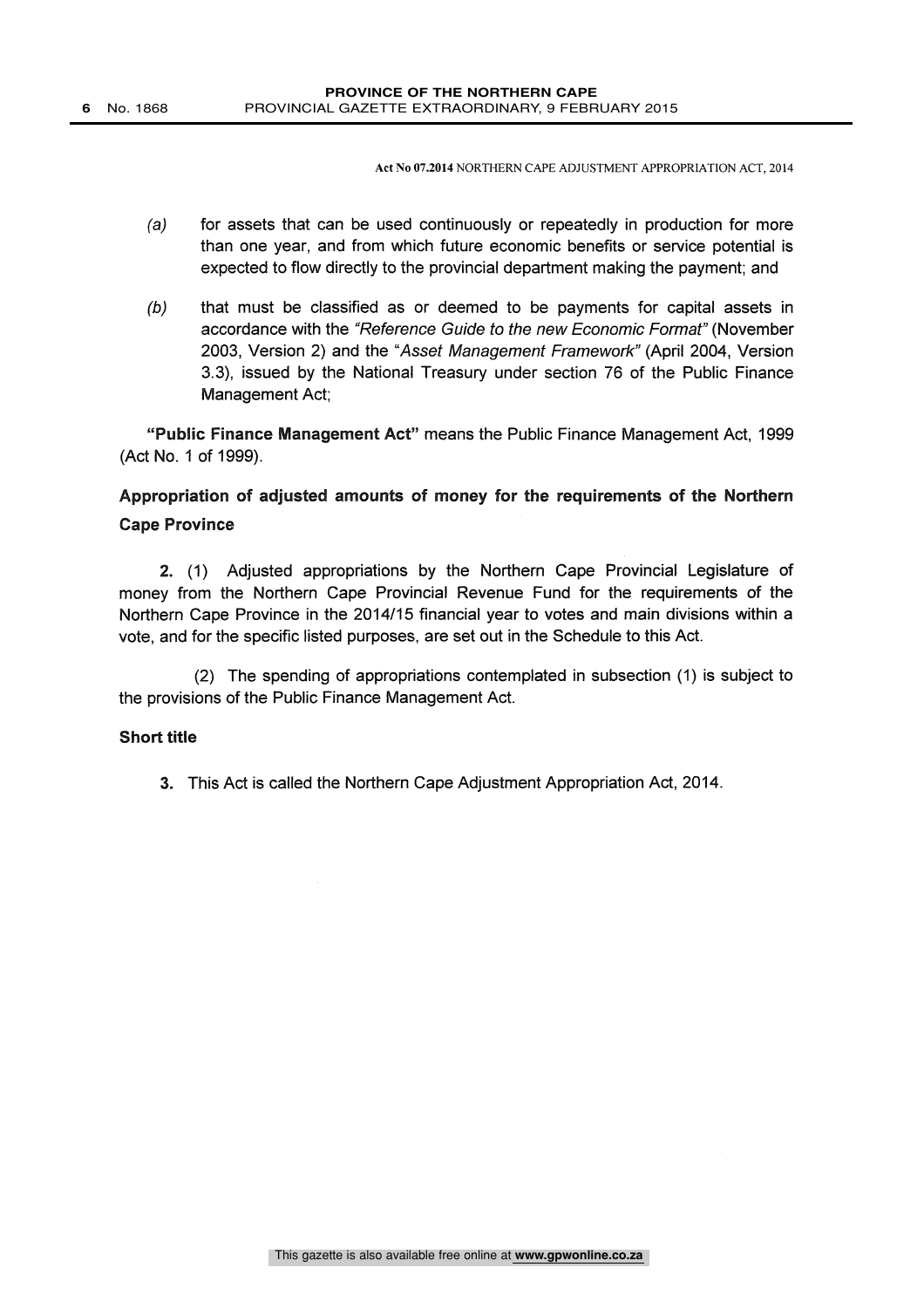#### **PROVINSIE NOORD-KAAP** BUITENGEWONE PROVINSIALE KOERANT, 9 FEBRUARIE 2015 No. 1868 **7**

#### Act No 07.2014 NORTHERN CAPE ADJUSTMENT APPROPRIATION ACT, 2014

|                         | Details of vote                                                                                                                                                                                                                                                                                                                                                |         |                              |                         | Details of adjusted appropriation |                                            |                                   |                                     |
|-------------------------|----------------------------------------------------------------------------------------------------------------------------------------------------------------------------------------------------------------------------------------------------------------------------------------------------------------------------------------------------------------|---------|------------------------------|-------------------------|-----------------------------------|--------------------------------------------|-----------------------------------|-------------------------------------|
|                         |                                                                                                                                                                                                                                                                                                                                                                |         |                              |                         |                                   |                                            |                                   |                                     |
|                         |                                                                                                                                                                                                                                                                                                                                                                |         |                              | <b>Current Payments</b> |                                   |                                            |                                   |                                     |
| Vote                    | Title                                                                                                                                                                                                                                                                                                                                                          | Total   | Compensation<br>of Employees | Goods and<br>Services   | Other                             | <b>Transfers &amp;</b><br><b>Subsidies</b> | Payments for<br>Capital<br>Assets | Payments for<br>Financial<br>Assets |
|                         |                                                                                                                                                                                                                                                                                                                                                                | R'000   | R'000                        | R'000                   | R'000                             | R'000                                      | R'000                             | R'000                               |
| $\ddot{\mathbf{1}}$     | Office of the Premier<br>Aim: To provide strategic leadership, direction and coordinated<br>planning, monitoring and evaluation of developmental programmes to<br>improve the quality of life for all.                                                                                                                                                         | 21 405  | (19)                         | 19623                   |                                   | 22                                         | 1779                              |                                     |
|                         |                                                                                                                                                                                                                                                                                                                                                                | 13 388  | (19)                         | 12760                   |                                   | 19                                         | 628                               |                                     |
|                         |                                                                                                                                                                                                                                                                                                                                                                | 6 636   |                              | 6613                    |                                   | 3                                          | 20                                |                                     |
|                         |                                                                                                                                                                                                                                                                                                                                                                | 1 3 8 1 |                              | 250                     |                                   |                                            | 1 131                             |                                     |
| $\overline{2}$          | <b>Provincial Legislature</b><br>Aim: To serve the people of the Northern Cape by building a<br>developmental institution, for effective law making, public<br>participation, accountability and oversight over the Executive and<br>municipality.                                                                                                             | 3 027   | (182)                        | (670)                   |                                   | 1819                                       | 2 0 6 0                           |                                     |
|                         |                                                                                                                                                                                                                                                                                                                                                                | 2000    | (182)                        | (80)                    |                                   | 262                                        | 2 000                             |                                     |
|                         | 2 Facilities and Benefits to Members and Political Parties                                                                                                                                                                                                                                                                                                     |         |                              | (590)                   |                                   | 530                                        | 60                                |                                     |
|                         |                                                                                                                                                                                                                                                                                                                                                                | 1 0 2 7 |                              |                         |                                   | 1027                                       |                                   |                                     |
| $\overline{\mathbf{3}}$ | <b>Transport, Safety and Liaison</b><br>Aim: To coordinate and facilitate safety and security through civilian<br>oversight over the police, promotion of good community police<br>relations, coordination of intergrated social crime prevention, traffic law<br>enforcement, administration and road safety education and awareness<br>in the Northern Cape. | 5 5 0 4 | 2 2 9 7                      | 3525                    |                                   | (2703)                                     | 2 3 8 5                           |                                     |
|                         |                                                                                                                                                                                                                                                                                                                                                                | 1 2 8 1 |                              | (279)                   |                                   |                                            | 1560                              |                                     |
|                         |                                                                                                                                                                                                                                                                                                                                                                |         |                              | (260)                   |                                   |                                            | 260                               |                                     |
|                         | 3 Crime Prevention and Community Police Relations                                                                                                                                                                                                                                                                                                              |         | 2 2 9 7                      | 387<br>4 0 9 5          |                                   | (2703)                                     | 19<br>128                         |                                     |
|                         |                                                                                                                                                                                                                                                                                                                                                                | 4 2 2 3 |                              | (418)                   |                                   |                                            | 418                               |                                     |
|                         |                                                                                                                                                                                                                                                                                                                                                                |         |                              |                         |                                   |                                            |                                   |                                     |
| 4                       | Education<br>Aim: To provide quality public education guided by our vision, and a<br>transformed education system that reflects and advances the<br>interests and aspirations of all people of the Northern Cape.                                                                                                                                              | 47 968  | 11 871                       | (13324)                 |                                   | 36 534                                     | 12 887                            |                                     |
|                         |                                                                                                                                                                                                                                                                                                                                                                | 5 000   | 5 0 0 0                      | (12000)                 |                                   |                                            | 12 000                            |                                     |
|                         |                                                                                                                                                                                                                                                                                                                                                                | 24 400  | 9000                         | (3381)                  |                                   | 17 900                                     | 881                               |                                     |
|                         |                                                                                                                                                                                                                                                                                                                                                                | (759)   |                              |                         |                                   | (759)                                      |                                   |                                     |
|                         |                                                                                                                                                                                                                                                                                                                                                                | 9882    | 10 263<br>(4000)             | (381)                   |                                   | 4 0 0 0                                    |                                   |                                     |
|                         |                                                                                                                                                                                                                                                                                                                                                                |         |                              |                         |                                   |                                            |                                   |                                     |
|                         |                                                                                                                                                                                                                                                                                                                                                                | (2052)  | (8 392)                      | (2084)                  |                                   | 8418                                       | 6                                 |                                     |
|                         |                                                                                                                                                                                                                                                                                                                                                                |         |                              |                         |                                   |                                            |                                   |                                     |
|                         |                                                                                                                                                                                                                                                                                                                                                                | 11 497  |                              | 4 5 22                  |                                   | 6975                                       |                                   |                                     |
|                         |                                                                                                                                                                                                                                                                                                                                                                |         |                              |                         |                                   |                                            |                                   |                                     |

## $C$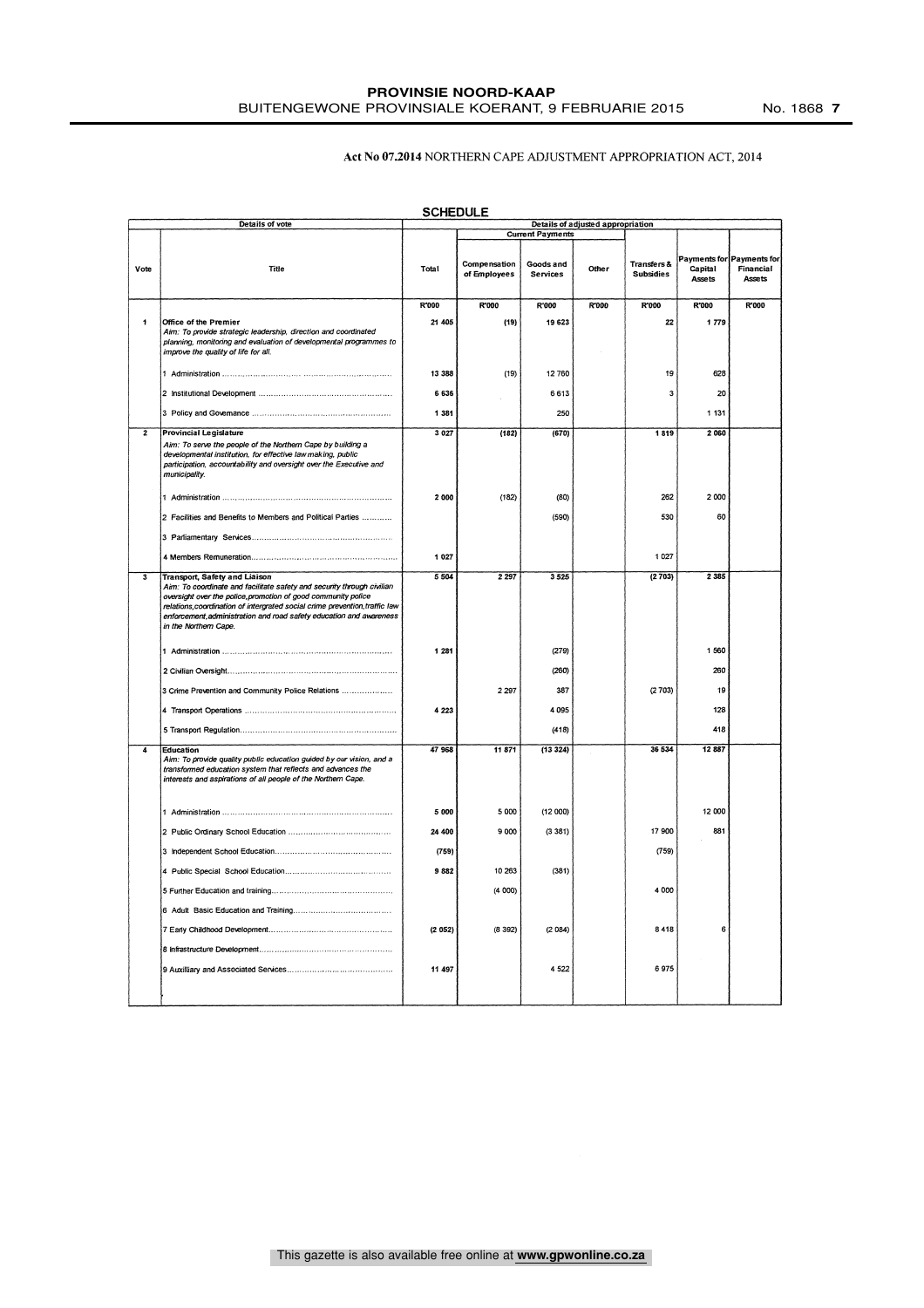#### **PROVINCE OF THE NORTHERN CAPE 8** No. 1868 PROVINCIAL GAZETTE EXTRAORDINARY, 9 FEBRUARY 2015

### Act No 07.2014 NORTHERN CAPE ADJUSTMENT APPROPRIATION ACT, 2014

|                          | Details of vote                                                                                                                                                                                                                                                                                                                         | Details of adjusted appropriation |                              |                              |       |                                 |                          |                                                  |  |
|--------------------------|-----------------------------------------------------------------------------------------------------------------------------------------------------------------------------------------------------------------------------------------------------------------------------------------------------------------------------------------|-----------------------------------|------------------------------|------------------------------|-------|---------------------------------|--------------------------|--------------------------------------------------|--|
|                          |                                                                                                                                                                                                                                                                                                                                         |                                   | <b>Current Payments</b>      |                              |       |                                 |                          |                                                  |  |
| Vote                     | Title                                                                                                                                                                                                                                                                                                                                   | Total                             | Compensation<br>of Employees | Goods and<br><b>Services</b> | Other | Transfers &<br><b>Subsidies</b> | Capital<br><b>Assets</b> | Payments for Payments for<br>Financial<br>Assets |  |
| 5                        | Roads and Public Works<br>Aim: To provide and maintain all provincial land, building and road<br>infrastructure in an integrated sustainable manner.                                                                                                                                                                                    | R'000<br>61 980                   | R'000<br>(2872)              | R'000<br>50 586              | R'000 | R'000<br>6 9 6 4                | R'000<br>7 3 0 2         | R'000                                            |  |
|                          |                                                                                                                                                                                                                                                                                                                                         | 472                               | (416)                        |                              |       | 416                             | 472                      |                                                  |  |
|                          |                                                                                                                                                                                                                                                                                                                                         | 43 989                            | (6)                          | 38 678                       |       | 6                               | 5311                     |                                                  |  |
|                          |                                                                                                                                                                                                                                                                                                                                         |                                   | (2450)                       | (2092)                       |       | 2450                            | 2092                     |                                                  |  |
|                          |                                                                                                                                                                                                                                                                                                                                         | 17519                             |                              | 14 000                       |       | 4 0 9 2                         | (573)                    |                                                  |  |
| $\overline{\phantom{a}}$ | <b>Economic Development and Tourism</b><br>Aim: To create enabling environment for economic growth and<br>development in the Northern Cape province.                                                                                                                                                                                    | 37 7 27                           | (1933)                       | 34 809                       | (29)  | 3823                            | 1 057                    |                                                  |  |
|                          |                                                                                                                                                                                                                                                                                                                                         |                                   | (725)                        | 119                          | (15)  | 93                              | 528                      |                                                  |  |
|                          |                                                                                                                                                                                                                                                                                                                                         |                                   | (269)                        | 36                           | (2)   | 150                             | 85                       |                                                  |  |
|                          |                                                                                                                                                                                                                                                                                                                                         | 3 649                             | 749                          | 2905                         | (5)   |                                 |                          |                                                  |  |
|                          |                                                                                                                                                                                                                                                                                                                                         | 1 644                             | (1318)                       | (372)                        | (2)   | 3 0 8 0                         | 256                      |                                                  |  |
|                          |                                                                                                                                                                                                                                                                                                                                         | (1193)                            | 167                          | (1390)                       | (3)   |                                 | 33                       |                                                  |  |
|                          |                                                                                                                                                                                                                                                                                                                                         | 33 627                            | (537)                        | 33 511                       | (2)   | 500                             | 155                      |                                                  |  |
| 7                        | Sport, Arts and Culture<br>Aim: To serve the people of the Northern Cape by promoting,<br>protecting and developing sport and the diverse cultures of the<br>Province, at the same time be catalyst in developing programmes,<br>economic empowerment and other activities, thereby entrenching<br>nation building and social cohesion. | 20 177                            | (2370)                       | 11 998                       |       | 875                             | 9 674                    |                                                  |  |
|                          |                                                                                                                                                                                                                                                                                                                                         | 1880                              | (444)                        | 1071                         |       | 694                             | 559                      |                                                  |  |
|                          |                                                                                                                                                                                                                                                                                                                                         | 7676                              | (1574)                       | 9 1 4 3                      |       | 169                             | (62)                     |                                                  |  |
|                          |                                                                                                                                                                                                                                                                                                                                         | 5 5 5 7                           | (352)                        | 1334                         |       | 12                              | 4 5 6 3                  |                                                  |  |
|                          |                                                                                                                                                                                                                                                                                                                                         | 5 0 64                            |                              | 450                          |       |                                 | 4614                     |                                                  |  |
| s.                       | <b>Provincial Treasury</b><br>Aim: To render timeous and responsive service delivery to clients<br>through the promotion of efficient, effective and transparent economic<br>use of provincial resources and ensuring the alignment of strategic<br>plans and budgets to Provincial Growth and Development Strategy                     | 7 6 6 9                           | (5271)                       | 9 3 5 2                      |       | 58                              | 3 5 3 0                  |                                                  |  |
|                          |                                                                                                                                                                                                                                                                                                                                         | 3985                              | 1 2 3 0                      | 624                          |       | 36                              | 2095                     |                                                  |  |
|                          |                                                                                                                                                                                                                                                                                                                                         | (2972)                            | (3006)                       | (17)                         |       |                                 | 51                       |                                                  |  |
|                          |                                                                                                                                                                                                                                                                                                                                         | 5956                              | (113)                        | 5 4 0 4                      |       |                                 | 665                      |                                                  |  |
|                          |                                                                                                                                                                                                                                                                                                                                         | 393                               | (782)                        | 774                          |       |                                 | 401                      |                                                  |  |
|                          |                                                                                                                                                                                                                                                                                                                                         | 307                               | (2600)                       | 2567                         |       | 22                              | 318                      |                                                  |  |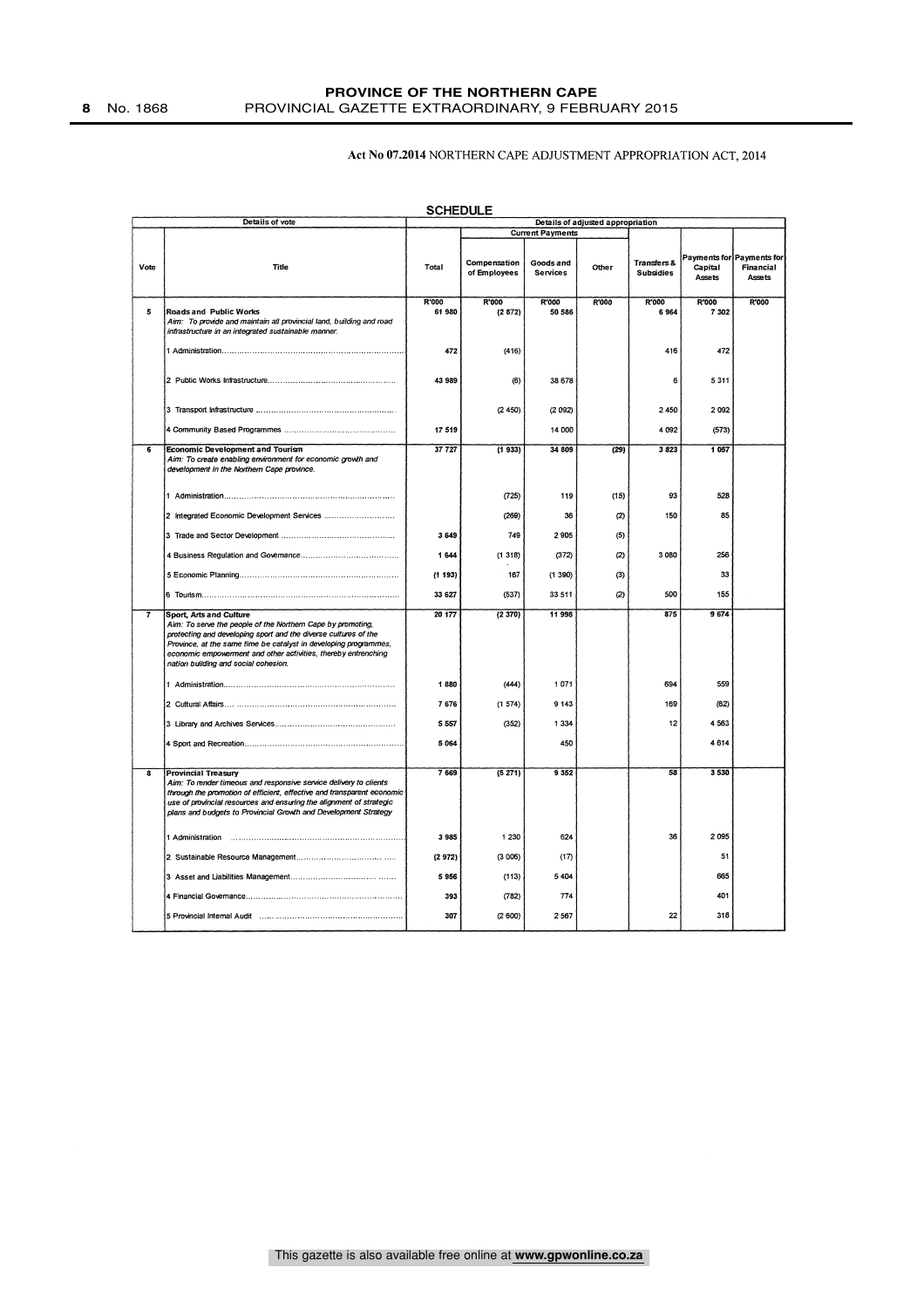### **PROVINSIE NOORD-KAAP**

#### Act No 07.2014 NORTHERN CAPE ADJUSTMENT APPROPRIATION ACT, 2014

|      | Details of vote                                                                                                                                                                                                                                                                                                                                                     | <b>SCHEDULE</b> |                              |                              | Details of adjusted appropriation |                                            |                   |                                                  |
|------|---------------------------------------------------------------------------------------------------------------------------------------------------------------------------------------------------------------------------------------------------------------------------------------------------------------------------------------------------------------------|-----------------|------------------------------|------------------------------|-----------------------------------|--------------------------------------------|-------------------|--------------------------------------------------|
|      |                                                                                                                                                                                                                                                                                                                                                                     |                 |                              | <b>Current Payments</b>      |                                   |                                            |                   |                                                  |
| Vote | Title                                                                                                                                                                                                                                                                                                                                                               | Total           | Compensation<br>of Employees | Goods and<br><b>Services</b> | Other                             | <b>Transfers &amp;</b><br><b>Subsidies</b> | Capital<br>Assets | Payments for Payments for<br>Financial<br>Assets |
|      |                                                                                                                                                                                                                                                                                                                                                                     | R'000           | R'000                        | R'000                        | R'000                             | R'000                                      | R'000             | R'000                                            |
| 9    | Co-operative Governance, Human Settlements and<br><b>Traditional Affairs</b>                                                                                                                                                                                                                                                                                        | 3 1 6 4         |                              | (822)                        |                                   |                                            | 3986              |                                                  |
|      | Aim: To improve the quality life for all and to promote, partner and<br>monitor systems and structures geared at meeting socio-economic<br>and service delivery needs, for all the citizens of the Northern Cape<br>Province.                                                                                                                                       |                 |                              |                              |                                   |                                            |                   |                                                  |
|      |                                                                                                                                                                                                                                                                                                                                                                     | 1 000           |                              | (458)                        |                                   |                                            | 1458              |                                                  |
|      |                                                                                                                                                                                                                                                                                                                                                                     | 2836            |                              | (112)                        |                                   | 2836                                       | 112               |                                                  |
|      |                                                                                                                                                                                                                                                                                                                                                                     | (2836)          |                              | (212)                        |                                   | (2836)                                     | 212               |                                                  |
|      |                                                                                                                                                                                                                                                                                                                                                                     | 2 1 6 4         |                              | (40)                         |                                   |                                            | 2 2 0 4           |                                                  |
| 10   | Health                                                                                                                                                                                                                                                                                                                                                              | 61 695          | 3 5 7 2                      | (52534)                      |                                   | 25 962                                     | 84 695            |                                                  |
|      | Aim: To promote the health of the people of the Northern Cape, by<br>providing quality health care, by means of the District Health System<br>based on the Primary Health Care approach.                                                                                                                                                                            |                 |                              |                              |                                   |                                            |                   |                                                  |
|      |                                                                                                                                                                                                                                                                                                                                                                     | (3450)          | (3450)                       |                              |                                   |                                            |                   |                                                  |
|      |                                                                                                                                                                                                                                                                                                                                                                     | 10763           | 19 796                       | (36 178)                     |                                   | 13 962                                     | 13 183            |                                                  |
|      |                                                                                                                                                                                                                                                                                                                                                                     | 17 049          | (8510)                       |                              |                                   |                                            | 25 559            |                                                  |
|      |                                                                                                                                                                                                                                                                                                                                                                     | (12150)         | (12 150)                     |                              |                                   |                                            |                   |                                                  |
|      |                                                                                                                                                                                                                                                                                                                                                                     | 4700            | 4 700                        |                              |                                   |                                            |                   |                                                  |
|      |                                                                                                                                                                                                                                                                                                                                                                     | (1730)          | (1730)                       | (12000)                      |                                   | 12 000                                     |                   |                                                  |
|      |                                                                                                                                                                                                                                                                                                                                                                     | 3 001           | 530                          |                              |                                   |                                            | 2471              |                                                  |
|      |                                                                                                                                                                                                                                                                                                                                                                     | 43 512          | 4 3 8 6                      | (4356)                       |                                   |                                            | 43 482            |                                                  |
| 11   | <b>Social Development</b><br>Aim: To provide together with all partners, quality welfare services,<br>especially to all needy and vulnerable.                                                                                                                                                                                                                       | 9 4 1 7         | (7014)                       | 3 0 3 9                      |                                   | 6706                                       | 6 6 8 6           |                                                  |
|      |                                                                                                                                                                                                                                                                                                                                                                     | 611             | (2708)                       | 1944                         |                                   | 124                                        | 1 251             |                                                  |
|      |                                                                                                                                                                                                                                                                                                                                                                     | 1 3 4 6         | (2047)                       | (4)                          |                                   | 47                                         | 3 3 5 0           |                                                  |
|      |                                                                                                                                                                                                                                                                                                                                                                     | (260)           | (62)                         | (287)                        |                                   | 62                                         | 27                |                                                  |
|      |                                                                                                                                                                                                                                                                                                                                                                     |                 | (21)                         | 1711                         |                                   | 21                                         | 2033              |                                                  |
|      |                                                                                                                                                                                                                                                                                                                                                                     | 3744            |                              |                              |                                   | 6452                                       | 25                |                                                  |
|      |                                                                                                                                                                                                                                                                                                                                                                     | 3976            | (2176)                       | (325)                        |                                   |                                            |                   |                                                  |
| 12   | Agriculture, Land Reform and Rural Development<br>Aim: To develop the agricultural sector and contribute to the<br>improvement of livelihoods in the province by ensuring equitable<br>access and participation in the agricultural value chain, improving<br>global competitiveness, promoting sustainable use of natural<br>resources and ensuring food security. | 60 948          | 4 3 9 3                      | (228 255)                    |                                   | 42 157                                     | 242 653           |                                                  |
|      |                                                                                                                                                                                                                                                                                                                                                                     | 509             | (350)                        | 1424                         |                                   |                                            | (565)             |                                                  |
|      |                                                                                                                                                                                                                                                                                                                                                                     | 55 798          | 1433                         | (185 529)                    |                                   |                                            | 239 894           |                                                  |
|      |                                                                                                                                                                                                                                                                                                                                                                     | 3 173           | (410)                        | (39378)                      |                                   | 41 100                                     | 1861              |                                                  |
|      |                                                                                                                                                                                                                                                                                                                                                                     | 780             | 780                          |                              |                                   |                                            |                   |                                                  |
|      |                                                                                                                                                                                                                                                                                                                                                                     | 556             | 1949                         | (3913)                       |                                   | 1057                                       | 1463              |                                                  |
|      |                                                                                                                                                                                                                                                                                                                                                                     | (628)           | 231                          | (859)                        |                                   |                                            |                   |                                                  |
|      |                                                                                                                                                                                                                                                                                                                                                                     | 760             | 760                          |                              |                                   |                                            |                   |                                                  |
|      |                                                                                                                                                                                                                                                                                                                                                                     |                 |                              |                              |                                   |                                            |                   |                                                  |
| 13   | <b>Environment and Nature Conservation</b>                                                                                                                                                                                                                                                                                                                          | 1 300           | (459)                        | 1759                         |                                   |                                            |                   |                                                  |
|      | Aim: To conserve and protect the natural environment for the benefit,<br>enjoyment and welfare of present and future generations by<br>integrating sustainable utilisation of socio-economic development.                                                                                                                                                           |                 |                              |                              |                                   |                                            |                   |                                                  |
|      |                                                                                                                                                                                                                                                                                                                                                                     |                 | 70                           | (70)                         |                                   |                                            |                   |                                                  |
|      | 2. Environmental Policy, Planning and Coordination                                                                                                                                                                                                                                                                                                                  |                 |                              |                              |                                   |                                            |                   |                                                  |
|      |                                                                                                                                                                                                                                                                                                                                                                     |                 | (250)                        | 250                          |                                   |                                            |                   |                                                  |
|      |                                                                                                                                                                                                                                                                                                                                                                     |                 |                              |                              |                                   |                                            |                   |                                                  |
|      |                                                                                                                                                                                                                                                                                                                                                                     | 1 3 0 0         | 750                          | 550                          |                                   |                                            |                   |                                                  |
|      |                                                                                                                                                                                                                                                                                                                                                                     |                 | (1029)                       | 1 0 2 9                      |                                   |                                            |                   |                                                  |
|      | Amount to be Voted                                                                                                                                                                                                                                                                                                                                                  | 341 981         | 2013                         | (160914)                     |                                   | 122 217                                    | 378 694           |                                                  |
|      |                                                                                                                                                                                                                                                                                                                                                                     |                 |                              |                              |                                   |                                            |                   |                                                  |